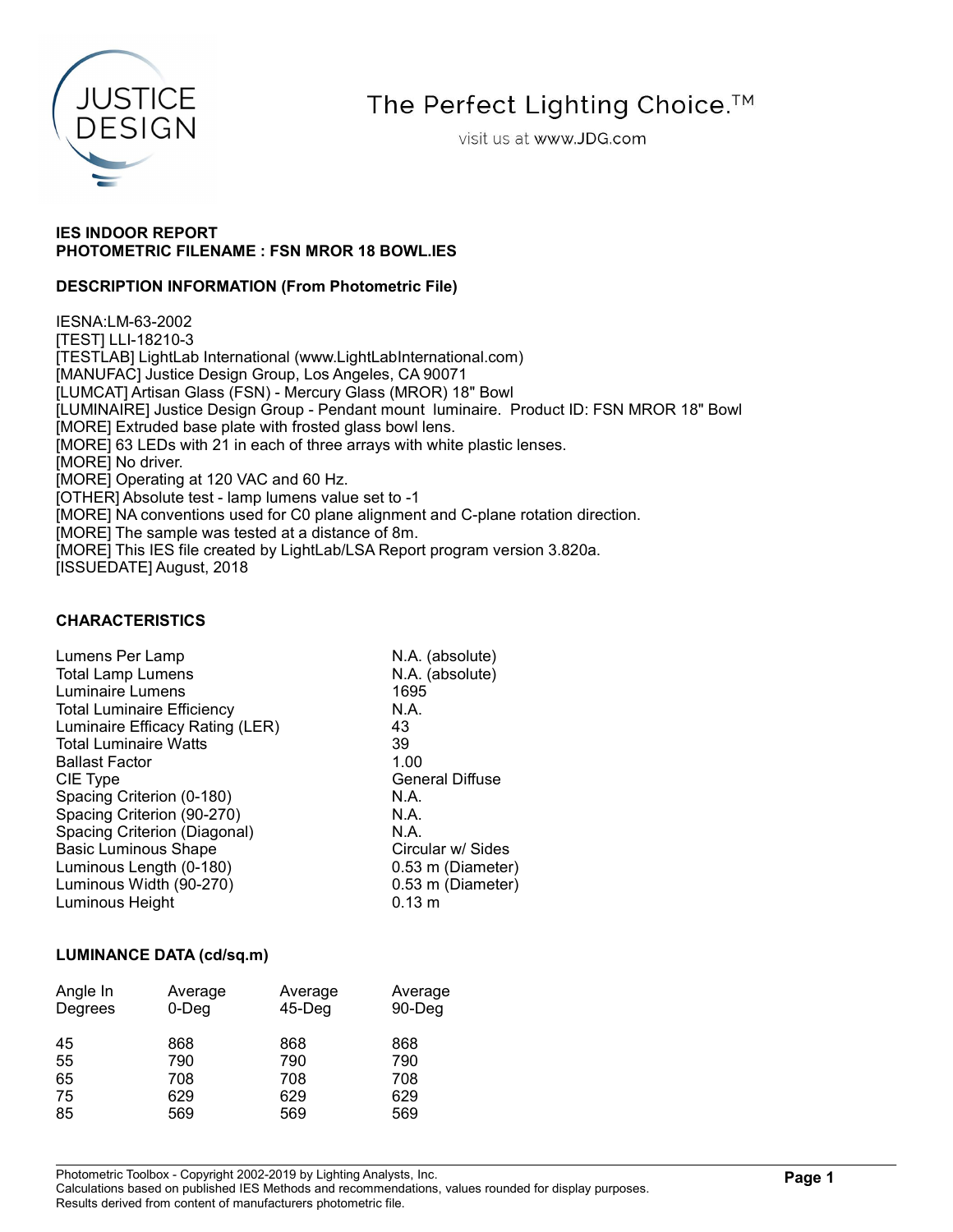#### CANDELA TABULATION

|      | 0       |
|------|---------|
| 0.0  | 264.107 |
| 0.5  | 264.095 |
| 1.0  | 264.070 |
| 1.5  | 264.007 |
| 2.0  | 263.920 |
| 2.5  | 263.795 |
| 3.0  | 263.682 |
| 3.5  | 263.532 |
| 4.0  | 263.345 |
| 4.5  | 263.170 |
| 5.0  | 262.945 |
| 5.5  | 262.720 |
| 6.0  | 262.420 |
|      | 262.145 |
| 6.5  |         |
| 7.0  | 261.820 |
| 7.5  | 261.483 |
| 8.0  | 261.121 |
| 8.5  | 260.733 |
| 9.0  | 260.321 |
| 9.5  | 259.908 |
| 10.0 | 259.459 |
| 10.5 | 259.021 |
| 11.0 | 258.534 |
| 11.5 | 257.997 |
| 12.0 | 257.472 |
| 12.5 | 256.922 |
| 13.0 | 256.335 |
| 13.5 | 255.735 |
| 14.0 | 255.123 |
| 14.5 | 254.473 |
| 15.0 | 253.811 |
| 15.5 | 253.123 |
| 16.0 | 252.386 |
| 16.5 | 251.649 |
| 17.0 | 250.899 |
| 17.5 | 250.124 |
| 18.0 | 249.300 |
| 18.5 | 248.512 |
| 19.0 | 247.638 |
| 19.5 | 246.776 |
| 20.0 | 245.901 |
| 20.5 | 244.989 |
| 21.0 | 244.064 |
| 21.5 | 243.102 |
| 22.0 | 242.140 |
| 22.5 | 241.140 |
| 23.0 | 240.153 |
| 23.5 | 239.103 |
| 24.0 | 238.041 |
| 24.5 | 236.992 |
| 25.0 | 235.929 |
| 25.5 | 234.805 |
| 26.0 | 233.668 |
|      |         |
| 26.5 | 232.556 |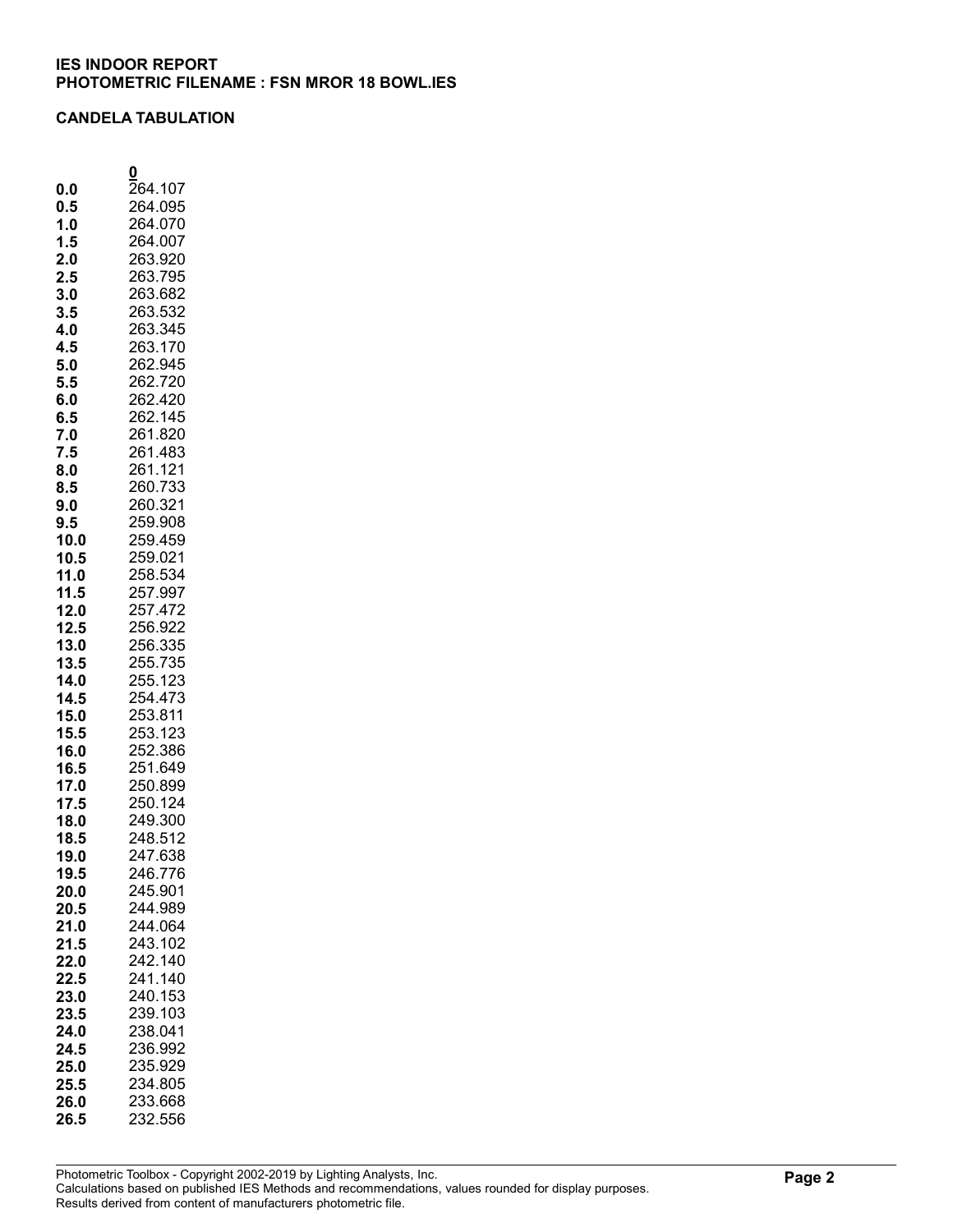| 27.<br>.0 | 231.369         |
|-----------|-----------------|
| 27.5      | 230.231         |
| 28.0      | 229.032         |
| 28.5      | 227.820         |
| 29.0      | 226.608         |
| 29.5      | 225.371         |
| 30.0      | 224.121         |
| 30.5      | 222.822         |
| 31.0      | 221.547         |
| 31.5      | 220.222         |
| 32.0      | 218.948         |
| 32.5      | 217.598         |
| 33.0      | 216.236         |
| 33.5      | 214.887         |
| 34.0      | 213.512         |
| 34.5      | 212.113         |
| 35.0      | 210.688         |
| 35.5      | 209.276         |
| 36.0      | 207.852         |
| 36.5      | 206.415         |
| 37.0      | 204.965         |
| 37.5      | 203.491         |
| 38.0      | 202.029         |
| 38.5      | 200.517         |
| 39.0      | 199.030         |
| 39.5      | 197.518         |
| 40.0      | 195.981         |
| 40.5      | 194.432         |
| 41.0      | 192.932         |
| 41.5      | 191.345         |
| 42.0      | 189.758         |
| 42.5      | 188.196         |
| 43.0      | 186.609         |
| 43.5      | 185.022         |
| 44.0      | 183.398         |
| 44.5      | 181.798         |
| 45.0      | 180.187         |
| 45.5      | 178.587         |
| 46.0      | 176.975         |
| 46.5      | 75.31<br>1<br>3 |
| 47.0      | 173.676         |
| 47.5      | 172.002         |
| 48.0      | 170.378         |
| 48.5      | 168.678         |
| 49.0      | 167.029         |
| 49.5      | 165.329         |
| 50.0      | 163.730         |
| 50.5      | 162.018         |
| 51.0      | 160.306         |
| 51.5      | 158.632         |
| 52.0      | 156.895         |
| 52.5      | 155.220         |
| 53.0      | 153.483         |
| 53.5      | 151.784         |
| 54.0      | 150.047         |
| 54.5      | 148.373         |
|           |                 |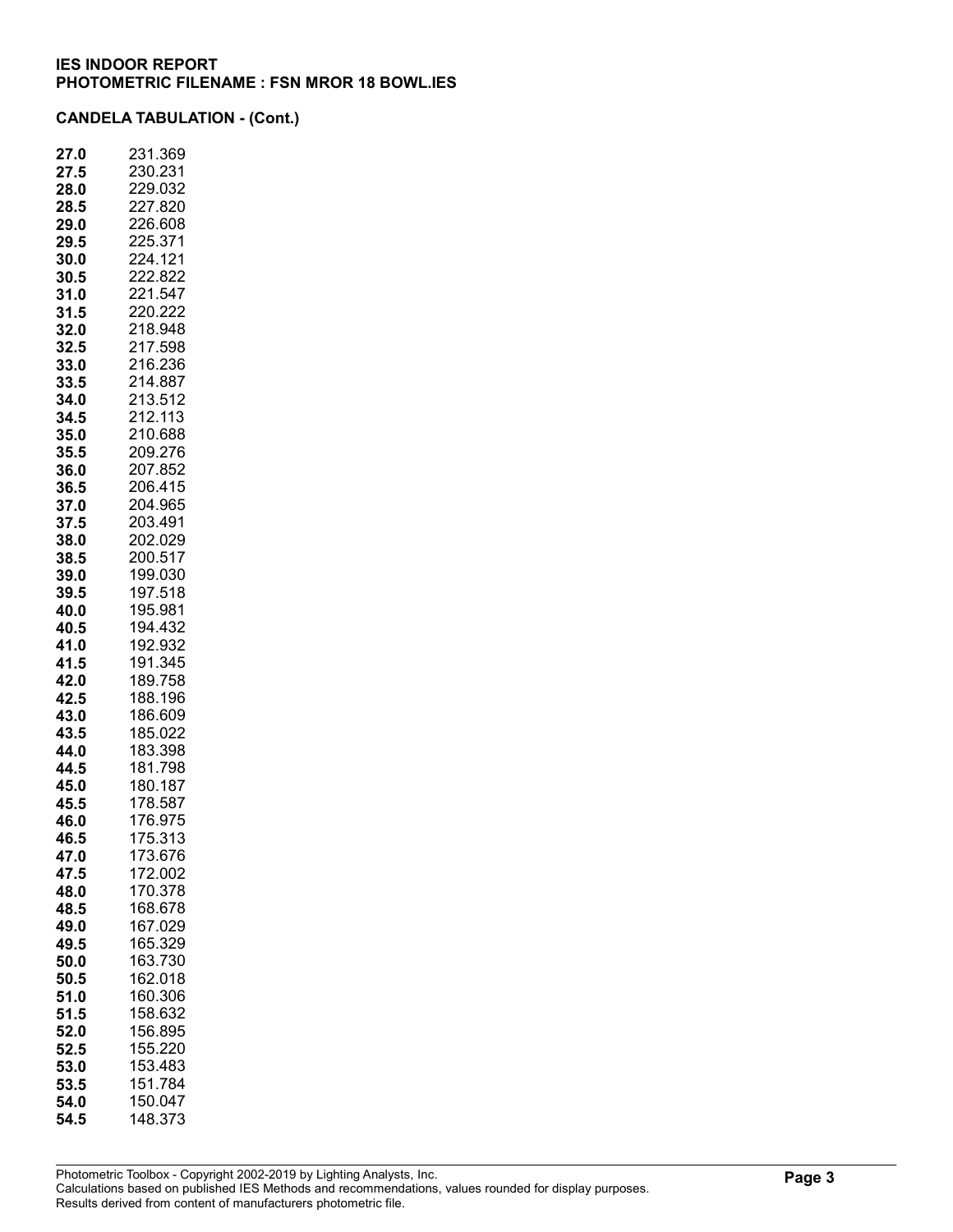| 55.0         | 146.636            |
|--------------|--------------------|
| 55.5         | 144.911            |
| 56.0         | 143.187            |
| 56.5         | 141.438            |
| 57.0         | 139.701            |
| 57.5         | 137.964            |
| 58.0         | 136.227            |
| 58.5         | 34.478<br>1        |
| 59.0         | 132.816            |
| 59.5         | 131.054            |
| 60.0         | 129.304            |
| 60.5         | 127.593            |
| 61.0         | 125.831            |
| 61.5         | 124.081            |
| 62.0         | 122.332            |
| 62.5         | 120.620            |
| 63.0         | 118.858            |
| 63.5         | 117.184            |
| 64.0         | 115.434            |
| 64.5         | 113.722            |
| 65.0         | 112.011            |
| 65.5         | 110.261            |
| 66.0         | 108.587<br>106.887 |
| 66.5<br>67.0 | 105.175            |
|              |                    |
| 67.5         | 103.476<br>101.839 |
| 68.0         |                    |
| 68.5         | 100.140            |
| 69.0<br>69.5 | 98.478<br>96.828   |
| 70.0         | 95.154             |
| 70.5         | 93.517             |
| 71.0         | 91.855             |
| 71.5         | 90.218             |
| 72.0         | 88.581             |
| 72.5         | 87.019             |
| 73.0         | 85.382             |
| 73.5         | 83.808             |
| 74.0         | 82.234             |
| 74.5         | 80.634             |
| 75.0         | 79.110             |
| 75.5         | 77.548             |
| 76.0         | 76.011             |
| 76.5         | 74.474             |
| 77.0         | 72.999             |
| 77.5         | 71.487             |
| 78.0         | 69.988             |
| 78.5         | 68.538             |
| 79.0         | 67.076             |
| 79.5         | 65.639             |
| 80.0         | 64.215             |
| 80.5         | 62.815             |
| 81.0         | 61.416             |
| 81.5         | 60.066             |
| 82.0         | 58.692             |
| 82.5         | 57.367             |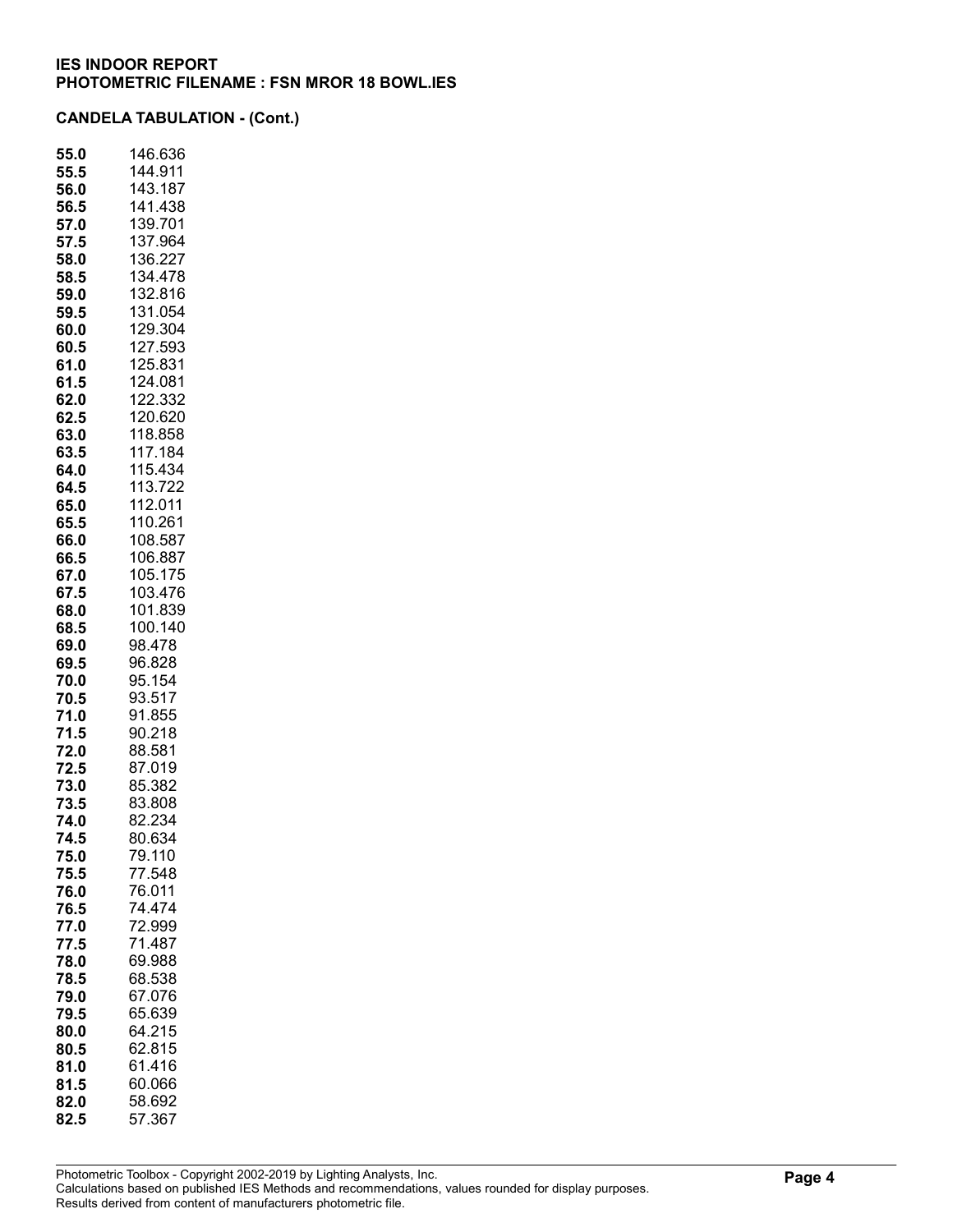| 56.080 |
|--------|
| 54.743 |
| 53.494 |
| 52.207 |
| 50.982 |
| 49.757 |
| 48.595 |
| 47.396 |
| 46.246 |
| 45.122 |
| 43.985 |
|        |
| 42.935 |
| 41.860 |
| 40.848 |
| 39.998 |
| 39.324 |
| 38.774 |
| 38.299 |
| 37.912 |
| 37.499 |
| 37.162 |
| 36.850 |
| 36.562 |
| 36.362 |
| 36.400 |
|        |
| 36.775 |
| 37.574 |
| 38.774 |
| 40.273 |
| 42.048 |
| 43.772 |
| 45.434 |
| 47.183 |
| 48.808 |
| 50.482 |
| 52.307 |
| 54.181 |
| 56.180 |
|        |
| 58.142 |
| 60.166 |
| 62.078 |
| 64.027 |
| 65.902 |
| 67.814 |
| 69.725 |
| 71.612 |
| 73.524 |
| 75.411 |
| 77.323 |
| 79.160 |
| 81.071 |
|        |
| 82.883 |
| 84.733 |
| 86.545 |
| 88.381 |
| 90.256 |
|        |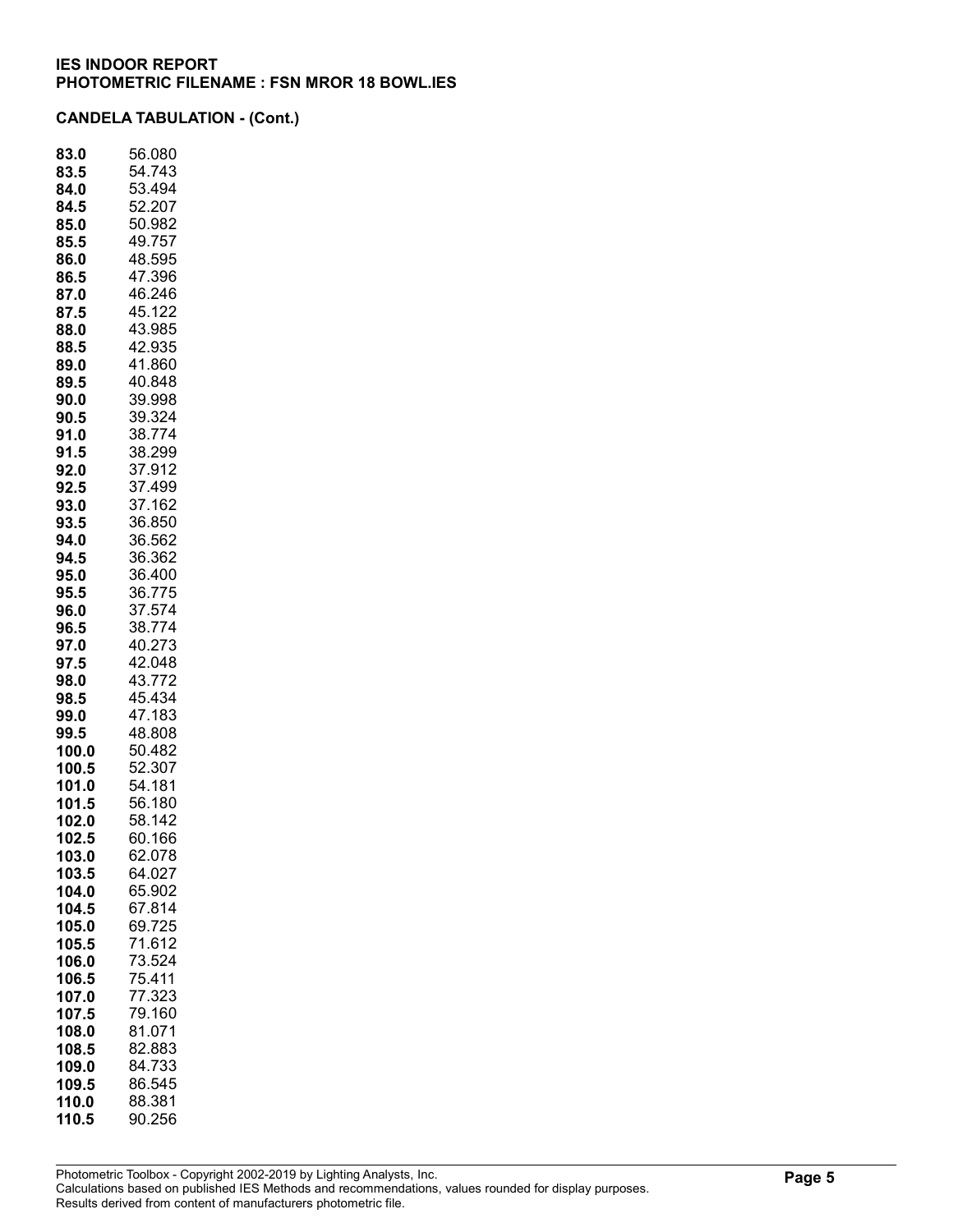| 111.0 | 92.180      |
|-------|-------------|
| 111.5 | 94.154      |
| 112.0 | 96.104      |
| 112.5 | 98.178      |
| 113.0 | 100.190     |
| 113.5 | 102.326     |
| 114.0 | 104.538     |
| 114.5 | 106.762     |
| 115.0 | 109.049     |
| 115.5 | 111.336     |
| 116.0 | 113.685     |
| 116.5 | 116.034     |
| 117.0 | 118.521     |
| 117.5 | 120.920     |
| 118.0 | 123.394     |
| 118.5 | 125.943     |
| 119.0 | 128.492     |
| 119.5 | 131.054     |
| 120.0 | 133.603     |
| 120.5 | 136.215     |
| 121.0 | 138.789     |
| 121.5 | 141.425     |
| 122.0 | 143.987     |
| 122.5 | 146.623     |
| 123.0 | 149.222     |
| 123.5 | 151.759     |
| 124.0 | 154.333     |
| 124.5 | 156.870     |
| 125.0 | 159.381     |
| 125.5 | 161.818     |
| 126.0 | 164.230     |
| 126.5 | 166.516     |
| 127.0 | 168.803     |
| 127.5 | 171.065     |
| 128.0 | 73.251<br>1 |
| 128.5 | 175.351     |
| 129.0 | 177.463     |
| 129.5 | 179.487     |
| 130.0 | 181.449     |
| 130.5 | 183.348     |
| 131.0 | 185.135     |
| 131.5 | 186.959     |
| 132.0 | 188.696     |
| 132.5 | 190.333     |
| 133.0 | 191.945     |
| 133.5 | 193.469     |
| 134.0 | 194.969     |
| 134.5 | 196.393     |
| 135.0 | 197.730     |
| 135.5 | 199.030     |
| 136.0 | 200.254     |
| 136.5 | 201.467     |
| 137.0 | 202.591     |
| 137.5 | 203.666     |
| 138.0 | 204.690     |
| 138.5 | 205.703     |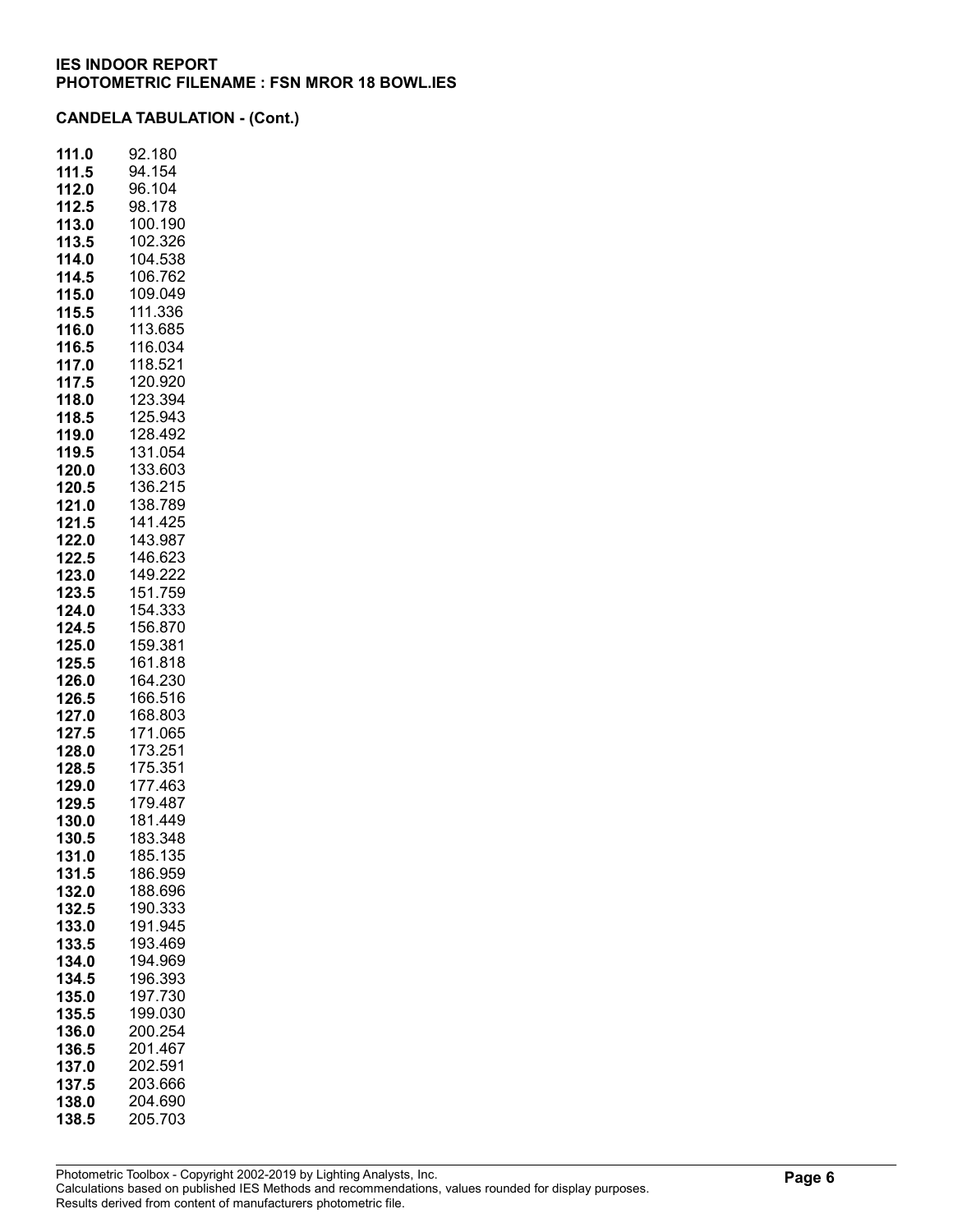| 139.0          | 206.615            |
|----------------|--------------------|
| 139.5          | 207.464            |
| 140.0          | 208.327            |
| 140.5          | 209.076            |
| 141.0          | 209.826            |
| 141.5          | 210.513            |
| 142.0          | 211.151            |
| 142.5          | 211.<br>788        |
| 143.0          | 212.350<br>212.888 |
| 143.5          | 213.437            |
| 144.0<br>144.5 | 213.887            |
| 145.0          | 214.362            |
| 145.5          | 214.749            |
| 146.0          | 215.187            |
| 146.5          | 215.562            |
| 147.0          | 215.924            |
| 147.5          | 216.249            |
| 148.0          | 216.561            |
| 148.5          | 216.874            |
| 149.0          | 217.211            |
| 149.5          | 217.523            |
| 150.0          | 217.823            |
| 150.5          | 218.123            |
| 151.0          | 218.448            |
| 151.5          | 218.735            |
| 152.0          | 219.048            |
| 152.5          | 219.360            |
| 153.0          | 219.648            |
| 153.5          | 219.910            |
| 154.0          | 220.185            |
| 154.5          | 220.447            |
| 155.0<br>155.5 | 220.685<br>220.960 |
| 156.0          | 221.222            |
| 156.5          | 221.485            |
| 157.0          | 221.747            |
| 157.5          | 221.972            |
| 158.0          | 222.259            |
| 158.5          | 222.509            |
| 159.0          | 222.772            |
| 159.5          | 223.059            |
| 160.0          | 223.334            |
| 160.5          | 223.621            |
| 161.0          | 223.884            |
| 161.5          | 224.146            |
| 162.0          | 224.408            |
| 162.5          | 224.721            |
| 163.0          | 224.996            |
| 163.5          | 225.333            |
| 164.0          | 225.683            |
| 164.5          | 225.858            |
| 165.0          | 225.820            |
| 165.5          | 225.608            |
| 166.0          | 225.058            |
| 166.5          | 224.121            |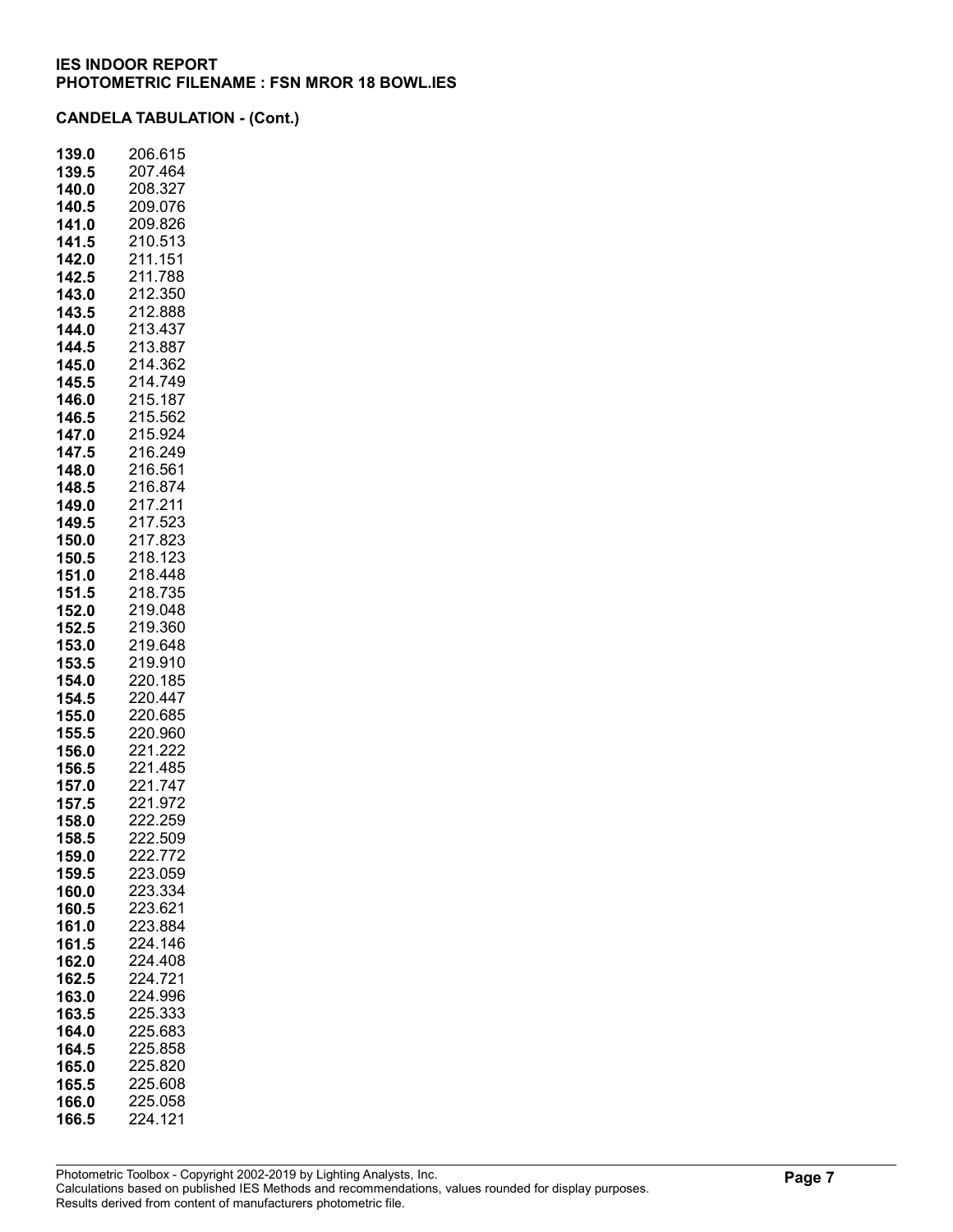| 167.0 | 222.934 |
|-------|---------|
| 167.5 | 221.210 |
| 168.0 | 219.160 |
| 168.5 | 216.924 |
| 169.0 | 214.250 |
| 169.5 | 211.338 |
| 170.0 | 208.177 |
| 170.5 | 204.790 |
| 171.0 | 201.154 |
| 171.5 | 197.543 |
| 172.0 | 193.732 |
| 172.5 | 189.871 |
| 173.0 | 185.960 |
| 173.5 | 181.699 |
| 174.0 | 177.050 |
| 174.5 | 171.827 |
| 175.0 | 166.291 |
| 175.5 | 160.156 |
| 176.0 | 153.658 |
| 176.5 | 146.311 |
| 177.0 | 138.064 |
| 177.5 | 129.417 |
| 178.0 | 119.345 |
| 178.5 | 108.374 |
| 179.0 | 97.353  |
| 179.5 | 87.269  |
| 180.0 | 78.885  |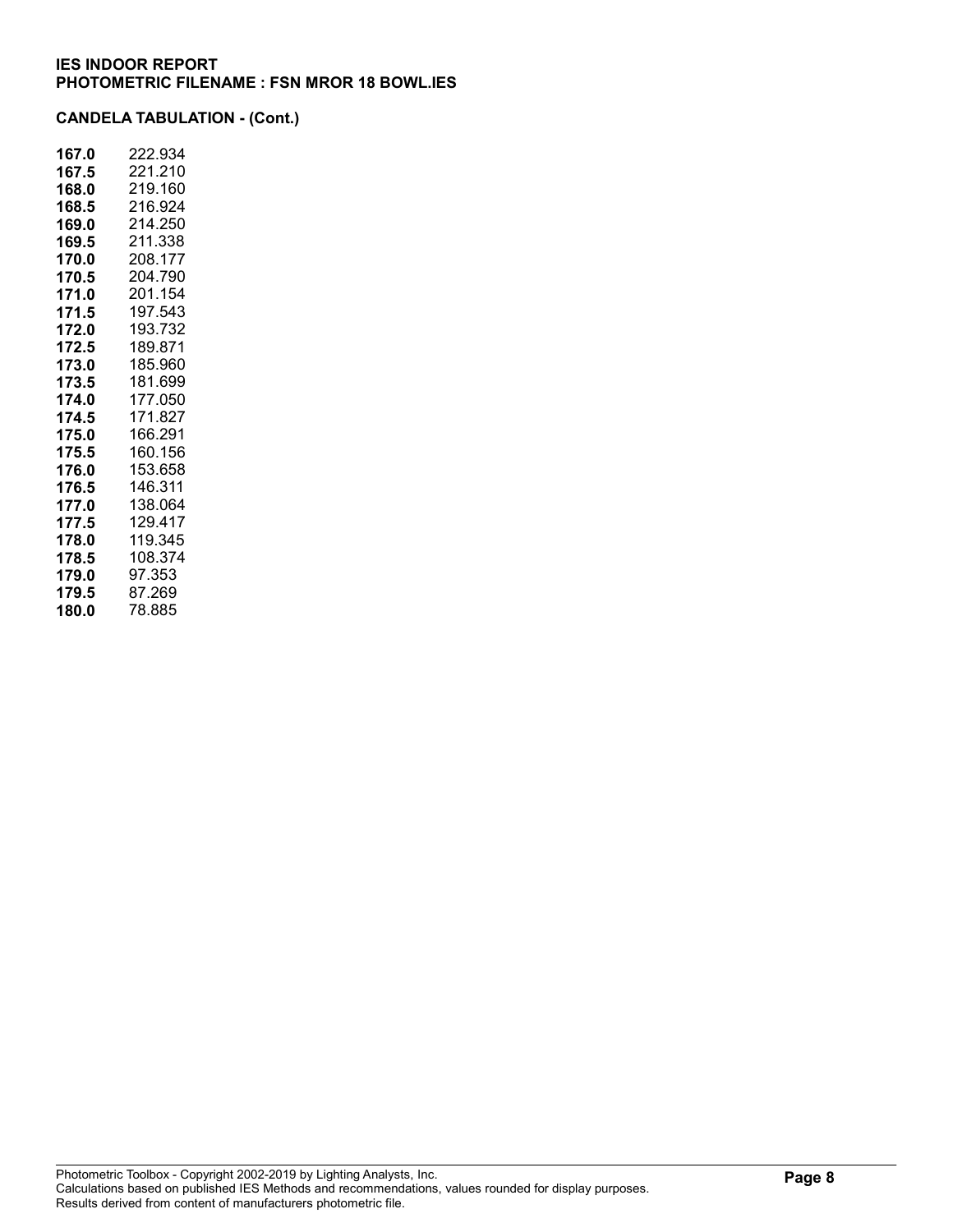#### ZONAL LUMEN SUMMARY

| Zone     | Lumens | %Lamp | %Fixt  |
|----------|--------|-------|--------|
| $0 - 20$ | 96.62  | N.A.  | 5.70   |
| $0 - 30$ | 205.36 | N.A.  | 12.10  |
| $0 - 40$ | 337.22 | N.A.  | 19.90  |
| $0 - 60$ | 607.51 | N.A.  | 35.80  |
| $0 - 80$ | 802.28 | N.A.  | 47.30  |
| $0 - 90$ | 858.26 | N.A.  | 50.60  |
| 10-90    | 833.27 | N.A.  | 49.20  |
| 20-40    | 240.60 | N.A.  | 14.20  |
| 20-50    | 379.69 | N.A.  | 22.40  |
| 40-70    | 381.31 | N.A.  | 22.50  |
| 60-80    | 194.78 | N.A.  | 11.50  |
| 70-80    | 83.75  | N.A.  | 4.90   |
| 80-90    | 55.98  | N.A.  | 3.30   |
| 90-110   | 117.17 | N.A.  | 6.90   |
| 90-120   | 225.76 | N.A.  | 13.30  |
| 90-130   | 367.70 | N.A.  | 21.70  |
| 90-150   | 654.04 | N.A.  | 38.60  |
| 90-180   | 836.34 | N.A.  | 49.40  |
| 110-180  | 719.17 | N.A.  | 42.40  |
| 0-180    | 1694.6 | N.A.  | 100.00 |

Total Luminaire Efficiency = N.A.%

## ZONAL LUMEN SUMMARY

| Zone    | Lumens |
|---------|--------|
| 0-10    | 24.99  |
| 10-20   | 71.63  |
| 20-30   | 108.74 |
| 30-40   | 131.86 |
| 40-50   | 139.09 |
| 50-60   | 131.20 |
| 60-70   | 111.02 |
| 70-80   | 83.75  |
| 80-90   | 55.98  |
| 90-100  | 43.68  |
| 100-110 | 73.49  |
| 110-120 | 108.59 |
| 120-130 | 141.94 |
| 130-140 | 152.09 |
| 140-150 | 134.26 |
| 150-160 | 102.06 |
| 160-170 | 63.17  |
| 170-180 | 17.07  |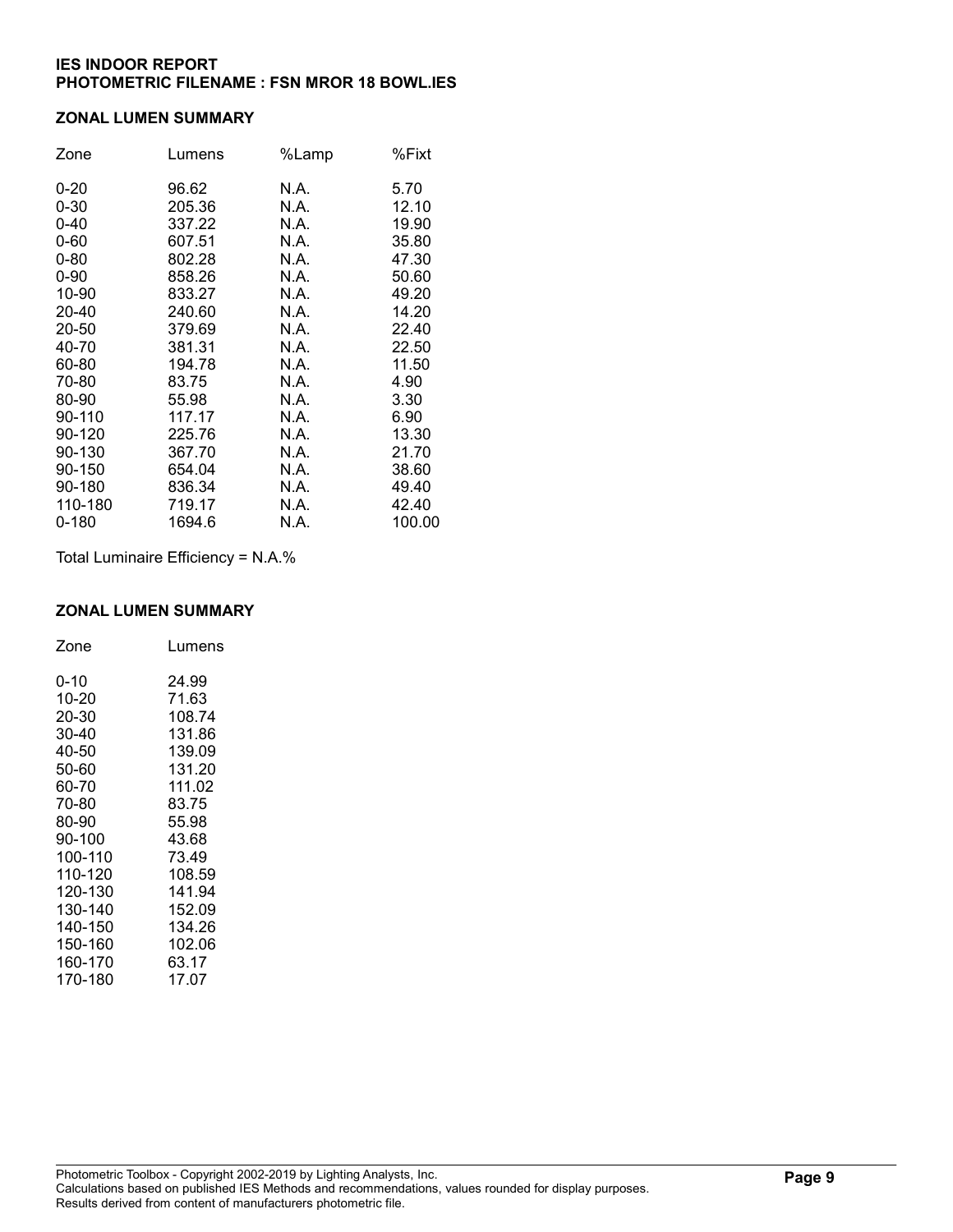### COEFFICIENTS OF UTILIZATION - ZONAL CAVITY METHOD

Effective Floor Cavity Reflectance 0.20

| <b>RC</b>      | 80          |                 | 70 |             |       | 50       |      | 30       |  | 10       |    |
|----------------|-------------|-----------------|----|-------------|-------|----------|------|----------|--|----------|----|
| <b>RW</b>      | 70 50 30 10 |                 |    | 70 50 30 10 |       | 50 30 10 |      | 50 30 10 |  | 50 30 10 | 0  |
| $\Omega$       |             | 107 107 107 107 |    | 99 99 99 99 |       | 84 84 84 |      | 70 70 70 |  | 57 57 57 | 51 |
| -1             | 97 92 87 83 |                 |    | 89 85 81 77 |       | 71 69 66 |      | 59 57 55 |  | 48 47 45 | 40 |
| 2              | 87 79 73 67 |                 |    | 80 73 67 62 |       | 62 57 54 |      | 51 48 45 |  | 42 39 37 | 32 |
| 3              | 79 69 61 55 |                 |    | 73 64 57 52 |       | 54 49 44 |      | 45 41 38 |  | 36 34 31 | 27 |
| $\overline{4}$ | 72 61 53 46 |                 |    | 66 56 49 43 |       | 48 42 38 |      | 40 35 32 |  | 32 29 26 | 23 |
| 5              | 66 54 46 39 |                 |    | 61 50 43 37 |       | 43 37 32 |      | 36 31 27 |  | 29 26 23 | 20 |
| 6              | 61 49 40 34 |                 |    | 56 45 37 32 |       | 38 32 28 |      | 32 27 24 |  | 26 23 20 | 17 |
| 7              | 56 44 35 30 |                 |    | 52 41 33 28 |       | 35 29 24 |      | 29 24 21 |  | 24 20 18 | 15 |
| 8              | 52 40 32 26 |                 |    | 48 37 30 25 |       | 32 26 22 |      | 27 22 19 |  | 22 18 16 | 13 |
| 9              | 49 36 28 23 |                 |    | 45 34 27 22 |       | 29 23 19 |      | 24 20 17 |  | 20 17 14 | 12 |
| 10             | 45 33 26 21 |                 |    | 42 31 24 20 | 27 21 |          | - 17 | 23 18 15 |  | 19 15 13 | 11 |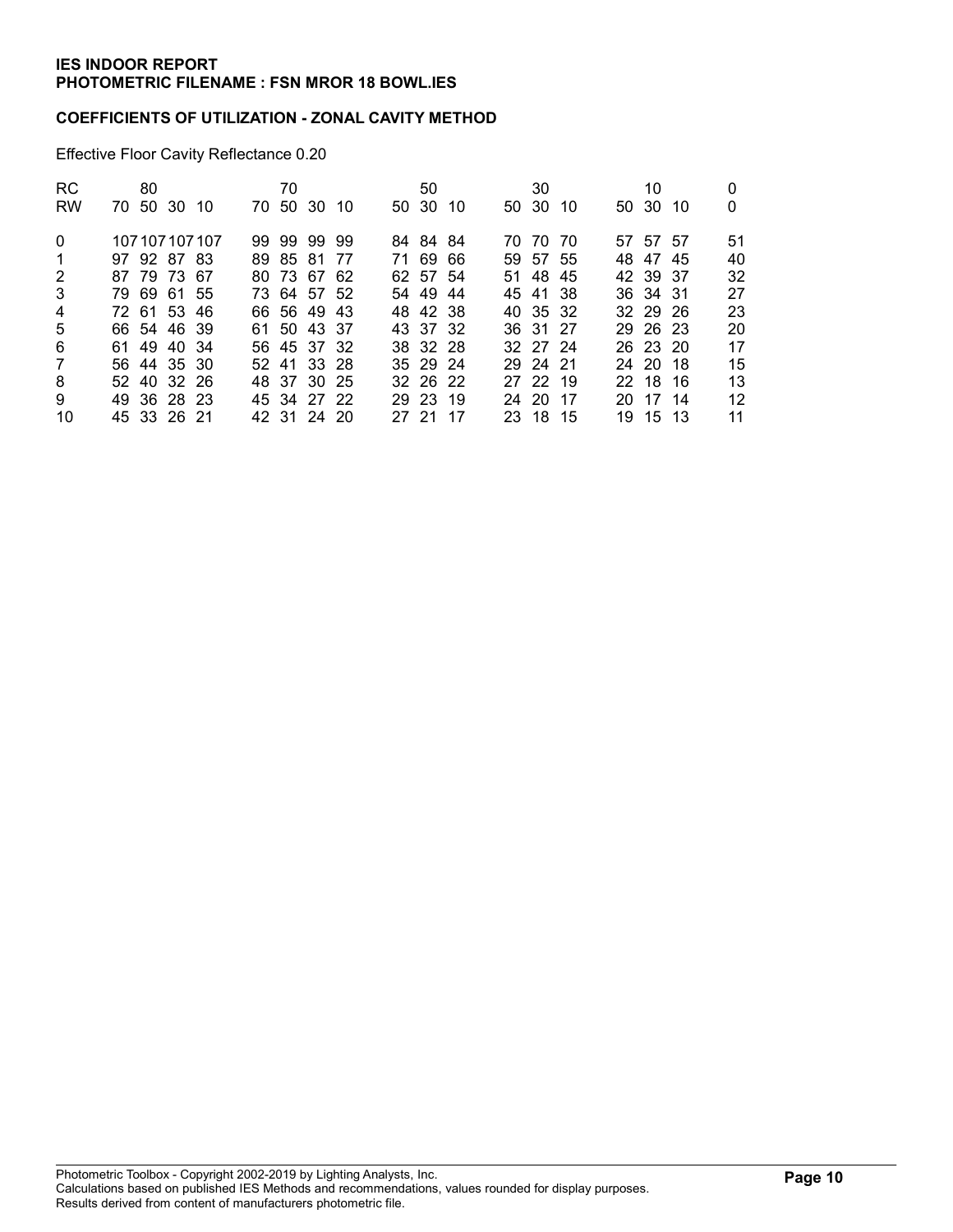### UGR TABLE - CORRECTED

| Reflectances<br><b>Ceiling Cavity</b><br>Walls<br><b>Floor Cavity</b> |                                       | 70<br>50<br>20                            | 70<br>30<br>20                                                            | 50<br>50<br>20                             | 50<br>30<br>20                              | 30<br>30<br>20                              | 70<br>50<br>20                            | 70<br>30<br>20                             | 50<br>50<br>20                                                          | 50<br>30<br>20                              | 30<br>30<br>20                              |
|-----------------------------------------------------------------------|---------------------------------------|-------------------------------------------|---------------------------------------------------------------------------|--------------------------------------------|---------------------------------------------|---------------------------------------------|-------------------------------------------|--------------------------------------------|-------------------------------------------------------------------------|---------------------------------------------|---------------------------------------------|
| Room Size<br>$X=2H$                                                   | $Y=2H$<br>3H<br>4H<br>6H<br>8H<br>12H | 6.5<br>8.5<br>9.4<br>10.2<br>10.5<br>10.9 | <b>UGR Viewed Crosswise</b><br>7.4<br>9.4<br>10.2<br>10.9<br>11.2<br>11.5 | 7.5<br>9.5<br>10.4<br>11.2<br>11.5<br>11.9 | 8.4<br>10.3<br>11.2<br>11.9<br>12.2<br>12.5 | 9.7<br>11.6<br>12.4<br>13.2<br>13.5<br>13.8 | 6.5<br>8.5<br>9.4<br>10.2<br>10.5<br>10.9 | 7.4<br>9.4<br>10.2<br>10.9<br>11.2<br>11.5 | <b>UGR Viewed Endwise</b><br>7.5<br>9.5<br>10.4<br>11.2<br>11.5<br>11.9 | 8.4<br>10.3<br>11.2<br>11.9<br>12.2<br>12.5 | 9.7<br>11.6<br>12.4<br>13.2<br>13.5<br>13.8 |
| 4H                                                                    | 2H                                    | 7.1                                       | 7.9                                                                       | 8.1                                        | 8.9                                         | 10.1                                        | 7.1                                       | 7.9                                        | 8.1                                                                     | 8.9                                         | 10.1                                        |
|                                                                       | 3H                                    | 9.3                                       | 10.0                                                                      | 10.3                                       | 11.0                                        | 12.3                                        | 9.3                                       | 10.0                                       | 10.3                                                                    | 11.0                                        | 12.3                                        |
|                                                                       | 4H                                    | 10.3                                      | 10.9                                                                      | 11.3                                       | 11.9                                        | 13.3                                        | 10.3                                      | 10.9                                       | 11.3                                                                    | 11.9                                        | 13.3                                        |
|                                                                       | 6H                                    | 11.3                                      | 11.8                                                                      | 12.3                                       | 12.8                                        | 14.1                                        | 11.3                                      | 11.8                                       | 12.3                                                                    | 12.8                                        | 14.1                                        |
|                                                                       | 8H                                    | 11.7                                      | 12.2                                                                      | 12.7                                       | 13.2                                        | 14.6                                        | 11.7                                      | 12.2                                       | 12.7                                                                    | 13.2                                        | 14.6                                        |
|                                                                       | 12H                                   | 12.1                                      | 12.6                                                                      | 13.1                                       | 13.6                                        | 14.9                                        | 12.1                                      | 12.6                                       | 13.1                                                                    | 13.6                                        | 14.9                                        |
| 8H                                                                    | 4H                                    | 10.7                                      | 11.2                                                                      | 11.7                                       | 12.2                                        | 13.5                                        | 10.7                                      | 11.2                                       | 11.7                                                                    | 12.2                                        | 13.5                                        |
|                                                                       | 6H                                    | 11.8                                      | 12.2                                                                      | 12.8                                       | 13.3                                        | 14.6                                        | 11.8                                      | 12.2                                       | 12.8                                                                    | 13.3                                        | 14.6                                        |
|                                                                       | 8H                                    | 12.4                                      | 12.7                                                                      | 13.4                                       | 13.8                                        | 15.1                                        | 12.4                                      | 12.7                                       | 13.4                                                                    | 13.8                                        | 15.1                                        |
|                                                                       | 12H                                   | 12.9                                      | 13.2                                                                      | 13.9                                       | 14.3                                        | 15.7                                        | 12.9                                      | 13.2                                       | 13.9                                                                    | 14.3                                        | 15.7                                        |
| 12H                                                                   | 4H                                    | 10.7                                      | 11.2                                                                      | 11.7                                       | 12.2                                        | 13.5                                        | 10.7                                      | 11.2                                       | 11.7                                                                    | 12.2                                        | 13.5                                        |
|                                                                       | 6H                                    | 11.9                                      | 12.3                                                                      | 12.9                                       | 13.3                                        | 14.7                                        | 11.9                                      | 12.3                                       | 12.9                                                                    | 13.3                                        | 14.7                                        |
|                                                                       | 8H                                    | 12.5                                      | 12.8                                                                      | 13.5                                       | 13.9                                        | 15.3                                        | 12.5                                      | 12.8                                       | 13.5                                                                    | 13.9                                        | 15.3                                        |

Maximum UGR = 15.7